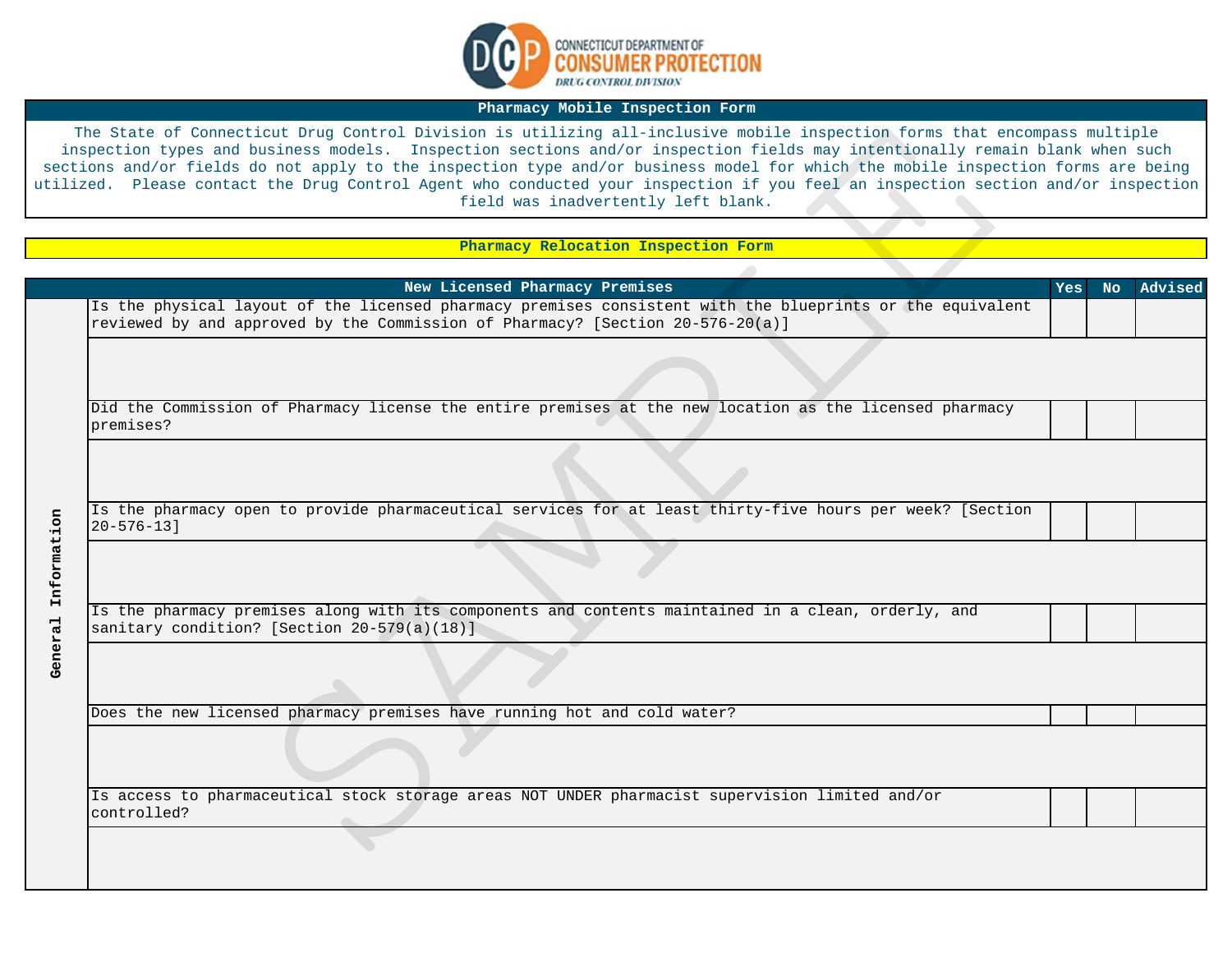| Does the pharmacy or business sell electronic nicotine delivery systems or vapor products?                                                                              |
|-------------------------------------------------------------------------------------------------------------------------------------------------------------------------|
|                                                                                                                                                                         |
|                                                                                                                                                                         |
|                                                                                                                                                                         |
| Is the pharmacy or business properly credentialed with the State of Connecticut to sell electronic<br>nicotine delivery systems or vapor products? [Section 21a-415(a)] |
|                                                                                                                                                                         |
|                                                                                                                                                                         |
|                                                                                                                                                                         |
| Does the pharmacy have a collection receptacle in which ultimate users can deposit unused or expired                                                                    |
| medications?                                                                                                                                                            |
|                                                                                                                                                                         |
|                                                                                                                                                                         |
|                                                                                                                                                                         |
| Is the pharmacy properly credentialed with the State of Connecticut to have a collection receptacle in                                                                  |
| which ultimate users can deposit unused or expired medications? [Section 20-576a-2(a)]                                                                                  |
|                                                                                                                                                                         |
|                                                                                                                                                                         |
| Does the pharmacy wholesale products?                                                                                                                                   |
|                                                                                                                                                                         |
|                                                                                                                                                                         |
|                                                                                                                                                                         |
| Is the pharmacy properly credentialed with the State of Connecticut to perform wholesaler activities?                                                                   |
| [Section $21a-70(b)$ ]                                                                                                                                                  |
|                                                                                                                                                                         |
|                                                                                                                                                                         |
|                                                                                                                                                                         |
| Does the pharmacy manufacture products?                                                                                                                                 |
|                                                                                                                                                                         |
|                                                                                                                                                                         |
|                                                                                                                                                                         |
| Is the pharmacy properly credentialed with the State of Connecticut to perform manufacturer activities?<br>[Section $21a-70(b)$ ]                                       |
|                                                                                                                                                                         |
|                                                                                                                                                                         |
|                                                                                                                                                                         |
|                                                                                                                                                                         |
|                                                                                                                                                                         |
|                                                                                                                                                                         |
|                                                                                                                                                                         |

**General Information (cont'd)**

General Information (cont'd)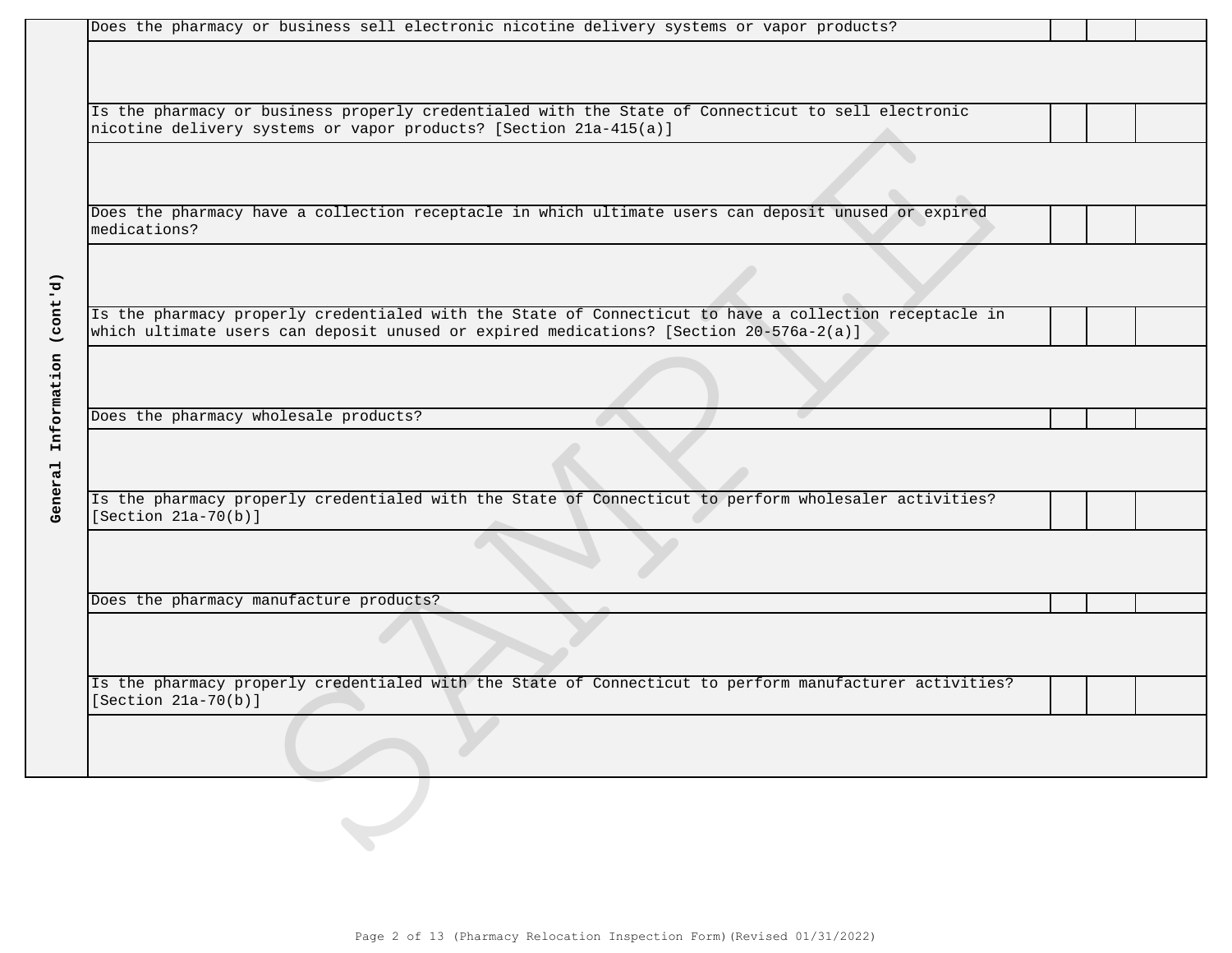| Is the area which is licensed as a pharmacy completely separated from other business operations by<br>partitions approved by the Commission of Pharmacy? [Section 20-576-16(1)]                                      |
|----------------------------------------------------------------------------------------------------------------------------------------------------------------------------------------------------------------------|
|                                                                                                                                                                                                                      |
|                                                                                                                                                                                                                      |
| Is the entire pharmacy arranged or constructed to prevent the public from having unauthorized or illegal<br>access to any drugs or medical devices? [Section 20-576-16(1)]                                           |
|                                                                                                                                                                                                                      |
|                                                                                                                                                                                                                      |
| Is the pharmacy constructed so that it can be completely secured and locked to prevent unauthorized entry                                                                                                            |
| during times when the pharmacy is closed and a pharmacist is not present? [Section 20-576-16(2)]                                                                                                                     |
|                                                                                                                                                                                                                      |
|                                                                                                                                                                                                                      |
| Are the pharmacy's hours of operation conspicuously displayed at the main outside entrance of the                                                                                                                    |
| business, store, or firm? [Section 20-576-16(3)]                                                                                                                                                                     |
|                                                                                                                                                                                                                      |
| Can an authorized pharmacist access the pharmacy twenty-four hours daily? [Section 20-576-16(4)]                                                                                                                     |
|                                                                                                                                                                                                                      |
|                                                                                                                                                                                                                      |
| Are exterior and interior signs exhibited by the business which use words such as "pharmacy," "drug                                                                                                                  |
| store," "apothecary," or other words indicating that such business houses a pharmacy positioned in such a<br>way, or be of such size, as to not imply that the entire premises is a pharmacy? [Section 20-576-16(5)] |
|                                                                                                                                                                                                                      |
|                                                                                                                                                                                                                      |
| Does a portion of the premises occupied by the pharmacy have a door admitting the public directly into the                                                                                                           |
| pharmacy from outside of the building, from a public way within a shopping mall or plaza or from a lobby                                                                                                             |
| which leads directly to the outside? [Section 20-576-16(6)]                                                                                                                                                          |
|                                                                                                                                                                                                                      |
|                                                                                                                                                                                                                      |
| Is the pharmacy located in an area which is approved by the Commission of Pharmacy and which provides for                                                                                                            |
| convenience and ease of access to patients? [Section 20-576-16(7)]                                                                                                                                                   |
|                                                                                                                                                                                                                      |
|                                                                                                                                                                                                                      |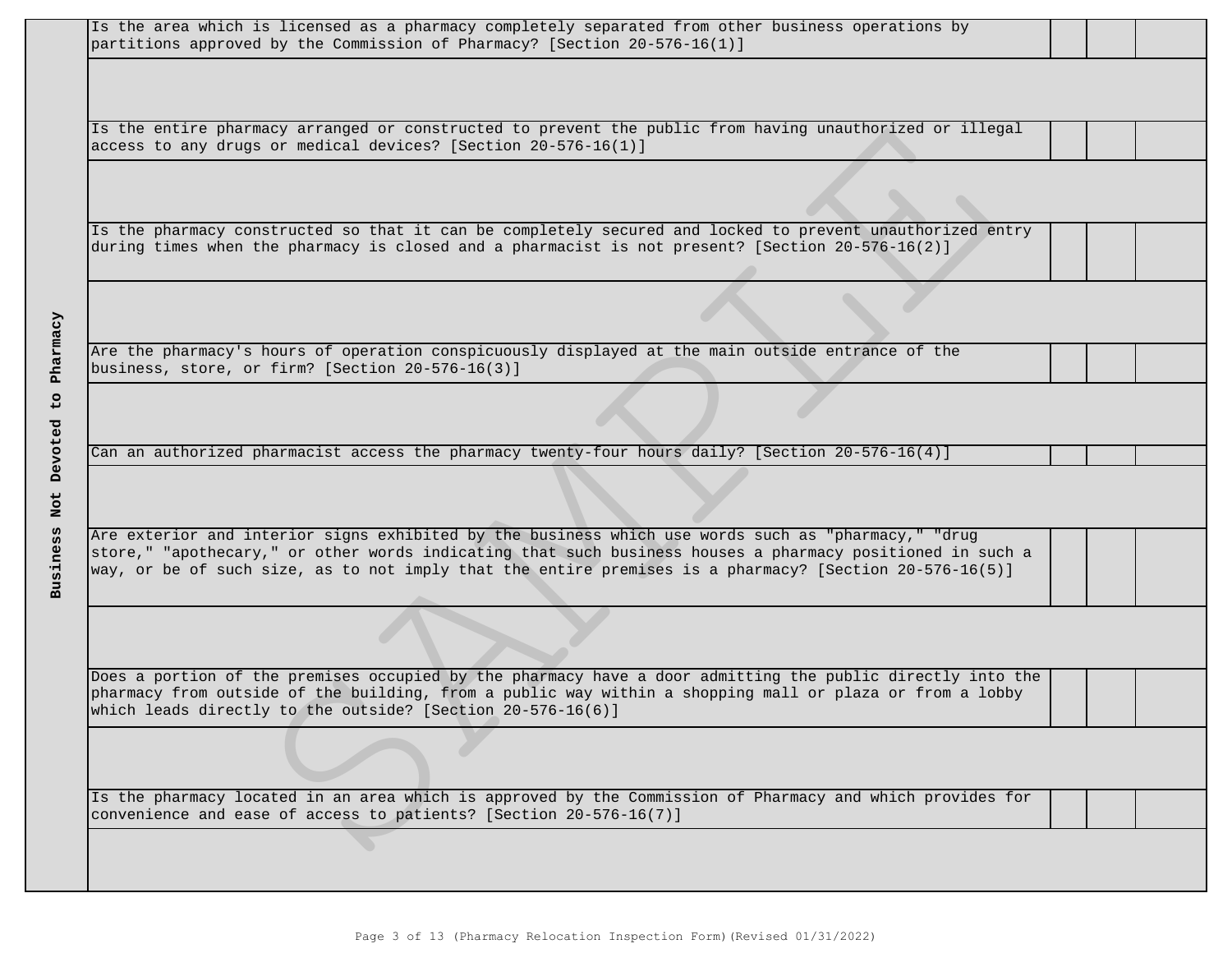| Pharmacy                     | Are appropriate measures taken to insure that adequate security of the area operated as the pharmacy is<br>provided and that entry by unauthorized personnel is prevented or immediately detected during times when<br>the pharmacist leaves the area operated as the pharmacy? [Section 20-576-14] |
|------------------------------|-----------------------------------------------------------------------------------------------------------------------------------------------------------------------------------------------------------------------------------------------------------------------------------------------------|
| 50                           |                                                                                                                                                                                                                                                                                                     |
|                              | Does the business sell non-legend drugs at retail?                                                                                                                                                                                                                                                  |
| Devoted<br>(cont'd)<br>Not   |                                                                                                                                                                                                                                                                                                     |
|                              | Is the business properly credentialed with the State of Connecticut to sell non-legend drugs at retail?<br>[Section $20-623(a)$ ]                                                                                                                                                                   |
| Business                     |                                                                                                                                                                                                                                                                                                     |
|                              | Are appropriate measures taken to insure that adequate security of the prescription department is provided<br>and that entry by unauthorized personnel is prevented or immediately detected during times when the<br>pharmacist leaves the prescription department? [Section 20-576-14]             |
| Pharmacy<br>$\frac{1}{2}$    |                                                                                                                                                                                                                                                                                                     |
|                              | Will the new licensed pharmacy premises close the prescription department during specified hours?                                                                                                                                                                                                   |
| Devoted                      |                                                                                                                                                                                                                                                                                                     |
| <b>Business</b>              | Did the Commission of Pharmacy grant permission to close the prescription department of the pharmacy<br>during specified hours? [Section 20-576-17(a)]                                                                                                                                              |
|                              |                                                                                                                                                                                                                                                                                                     |
|                              | Are the hours of operation of the prescription department posted at all entrances to the pharmacy in block<br>letters at least one-half inch in height? [Section 20-576-19(1)]                                                                                                                      |
| osure<br>£<br>$\overline{c}$ |                                                                                                                                                                                                                                                                                                     |
| Prescript                    | Is the prescription department of the pharmacy open to provide pharmaceutical services not less than<br>thirty-five hours per week? [Section 20-576-17(d)]                                                                                                                                          |
| Department                   |                                                                                                                                                                                                                                                                                                     |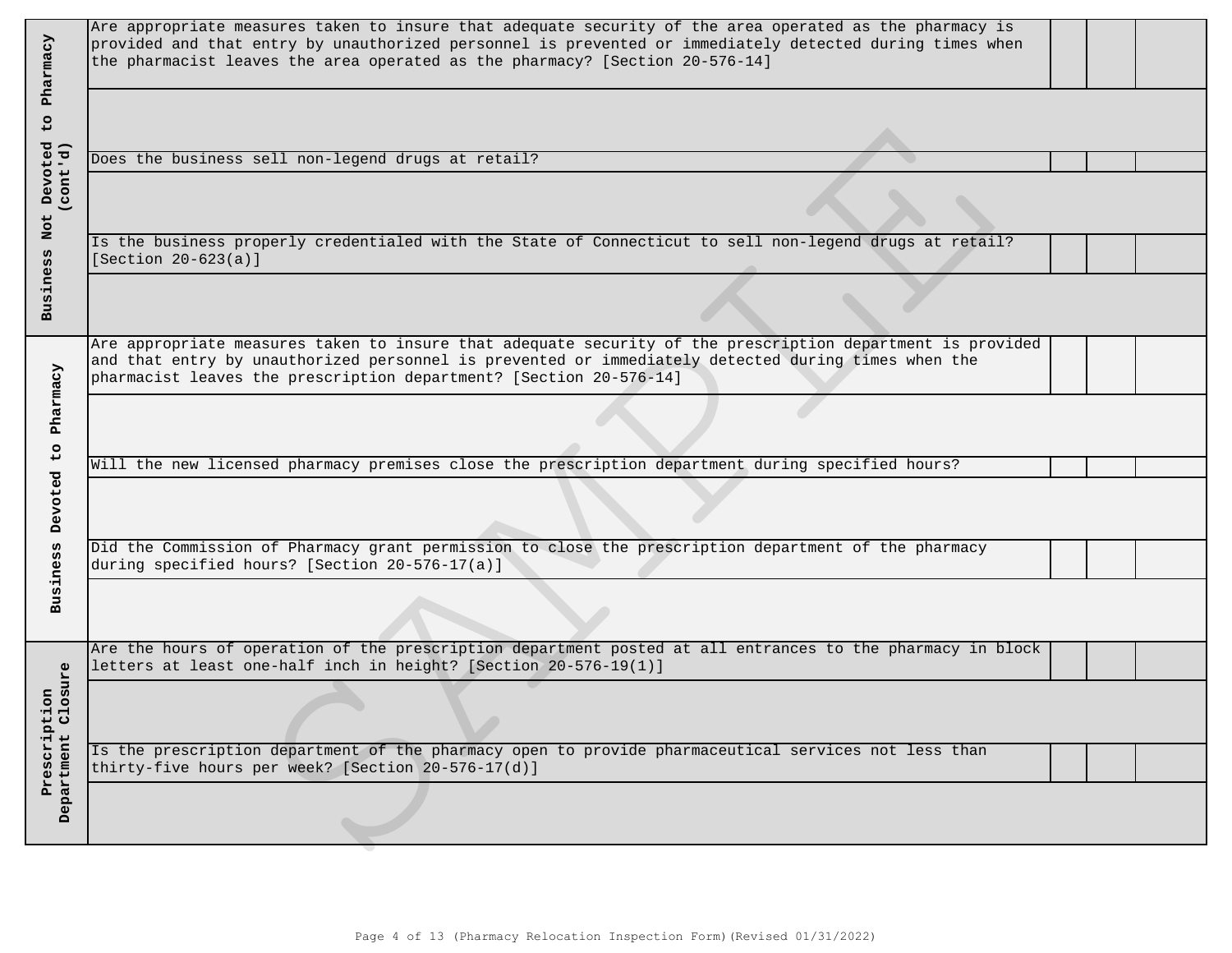|                         | Can the prescription department be securely locked during times that the prescription department is<br>closed? [Section $20-576-18(a)$ ]                                                                                                                                    |
|-------------------------|-----------------------------------------------------------------------------------------------------------------------------------------------------------------------------------------------------------------------------------------------------------------------------|
|                         |                                                                                                                                                                                                                                                                             |
|                         |                                                                                                                                                                                                                                                                             |
|                         | Is the prescription department equipped with an alarm system? [Section 20-576-18(a)]                                                                                                                                                                                        |
|                         |                                                                                                                                                                                                                                                                             |
|                         | Can the prescription department alarm system be activated and operated separately from any other alarm<br>system at the pharmacy? [Section 20-576-18(a)]                                                                                                                    |
| (const.d)               |                                                                                                                                                                                                                                                                             |
|                         | Can the prescription department alarm system detect entrance to the prescription department at times when<br>the prescription department is closed? [Section $20-576-18(a)$ ]                                                                                               |
| Closure                 |                                                                                                                                                                                                                                                                             |
|                         | Is the authority to deactivate the prescription department alarm system limited to pharmacists only?<br>[Section $20 - 576 - 18(a)$ ]                                                                                                                                       |
| Prescription Department |                                                                                                                                                                                                                                                                             |
|                         | Are ACCESS CODES to the prescription department alarm system controlled in such a manner so as to prevent<br>access to the prescription department by other than authorized pharmacy personnel? [Section 20-576-18(a)]                                                      |
|                         |                                                                                                                                                                                                                                                                             |
|                         | Are KEYS to the prescription department controlled in such a manner so as to prevent access to the<br>prescription department by other than authorized pharmacy personnel? [Section 20-576-18(a)]                                                                           |
|                         |                                                                                                                                                                                                                                                                             |
|                         | Is the pharmacy equipped with a drop box in which original written prescriptions, prescription containers<br>to be refilled, or written requests for prescription refills may be left when the prescription department<br>of the pharmacy is closed? [Section 20-576-18(b)] |
|                         |                                                                                                                                                                                                                                                                             |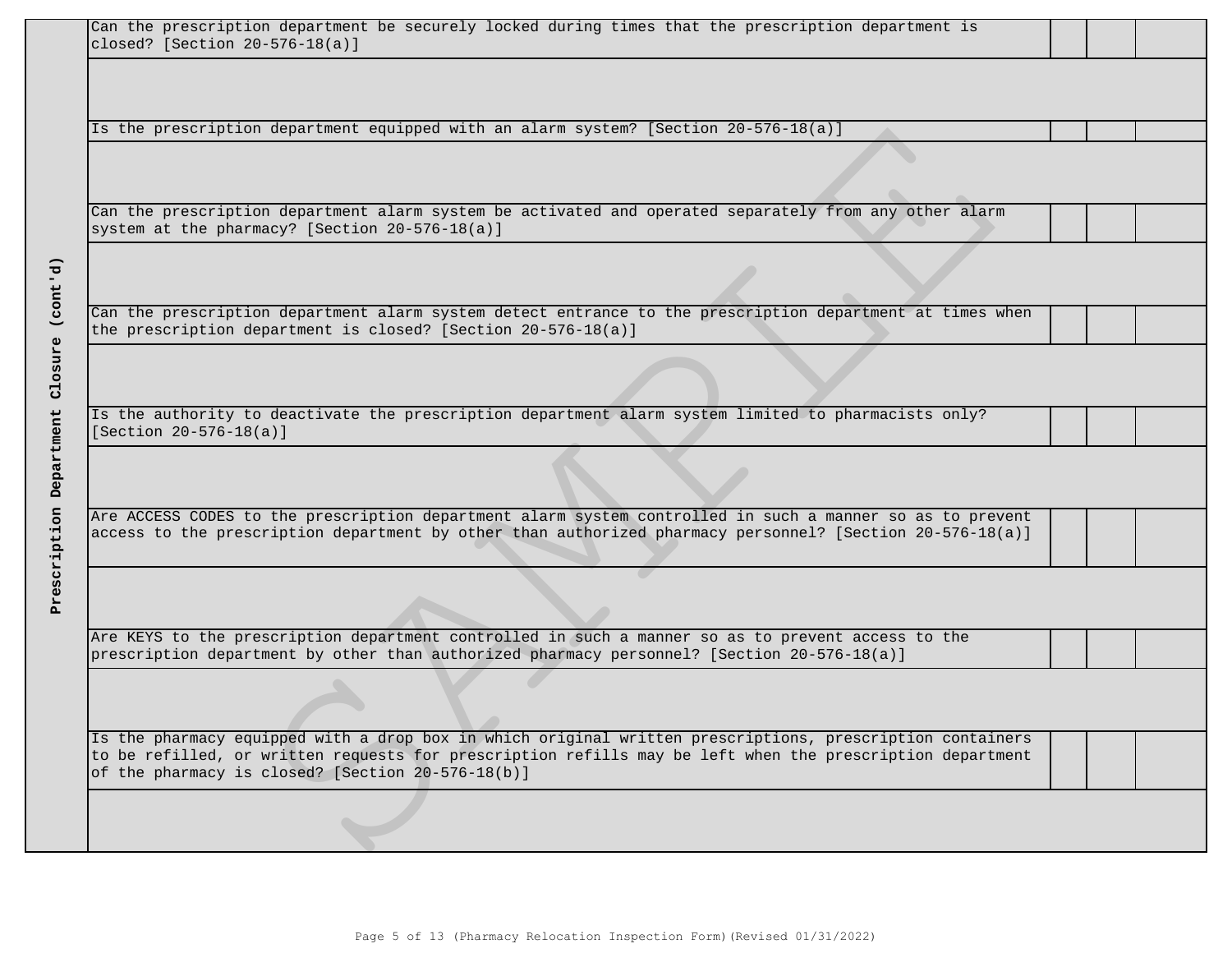| Is the drop box a one-way container constructed in a manner which ensures that deposited items are not                                                                                                          |
|-----------------------------------------------------------------------------------------------------------------------------------------------------------------------------------------------------------------|
| retrievable other than from inside the pharmacy? [Section 20-576-18(b)]                                                                                                                                         |
|                                                                                                                                                                                                                 |
|                                                                                                                                                                                                                 |
| Can original written prescriptions, prescription containers to be refilled, or written requests for                                                                                                             |
| prescription refills only be deposited directly into the drop box by a patient or the patient's agent?                                                                                                          |
| [Section 20-576-18(b)]                                                                                                                                                                                          |
|                                                                                                                                                                                                                 |
|                                                                                                                                                                                                                 |
|                                                                                                                                                                                                                 |
| Can items deposited in the drop box only be retrieved by a pharmacist or pharmacist's designee from inside<br>the pharmacy only at times when a pharmacist is present in the pharmacy? [Section 20-576-18(b)]   |
|                                                                                                                                                                                                                 |
|                                                                                                                                                                                                                 |
|                                                                                                                                                                                                                 |
|                                                                                                                                                                                                                 |
| Can prescriptions which have been prepared for pickup, legend drugs, controlled drugs, legend devices, and                                                                                                      |
| products whose sale is limited to pharmacies or shall be carried out by or under the supervision of a                                                                                                           |
| pharmacist BE STORED WITHIN THE PRESCRIPTION DEPARTMENT OR IN A SEPARATE LOCKED STORAGE AREA WHEN THE<br>PRESCRIPTION DEPARTMENT IS CLOSED? [Section 20-576-18(c)]                                              |
|                                                                                                                                                                                                                 |
|                                                                                                                                                                                                                 |
|                                                                                                                                                                                                                 |
| Can any prescriptions which have been prepared for pickup, legend drugs, controlled drugs, legend devices,                                                                                                      |
| and products whose sale is limited to pharmacies or shall be carried out by or under the supervision of a                                                                                                       |
| pharmacist BE SOLD WHEN THE PRESCRIPTION DEPARTMENT IS CLOSED? [Section 20-576-18(c)]                                                                                                                           |
|                                                                                                                                                                                                                 |
|                                                                                                                                                                                                                 |
|                                                                                                                                                                                                                 |
|                                                                                                                                                                                                                 |
| Can deliveries from manufacturers, wholesalers, or other drug distributors of legend drugs, controlled<br>drugs, legend devices, and products whose sale is limited to pharmacies or shall be carried out by or |
| under the supervision of a pharmacist be stored in a secure locked area when the prescription department                                                                                                        |
| is closed until such time that a pharmacist is present in the pharmacy and the orders can be processed                                                                                                          |
| under a pharmacist's supervision? [Section 20-576-18(d)]                                                                                                                                                        |
|                                                                                                                                                                                                                 |
|                                                                                                                                                                                                                 |
|                                                                                                                                                                                                                 |
| Will all advertising for a SPECIFIC PHARMACY clearly state the hours of operation of the prescription                                                                                                           |
| department? [Section 20-576-19(2)]                                                                                                                                                                              |
|                                                                                                                                                                                                                 |
|                                                                                                                                                                                                                 |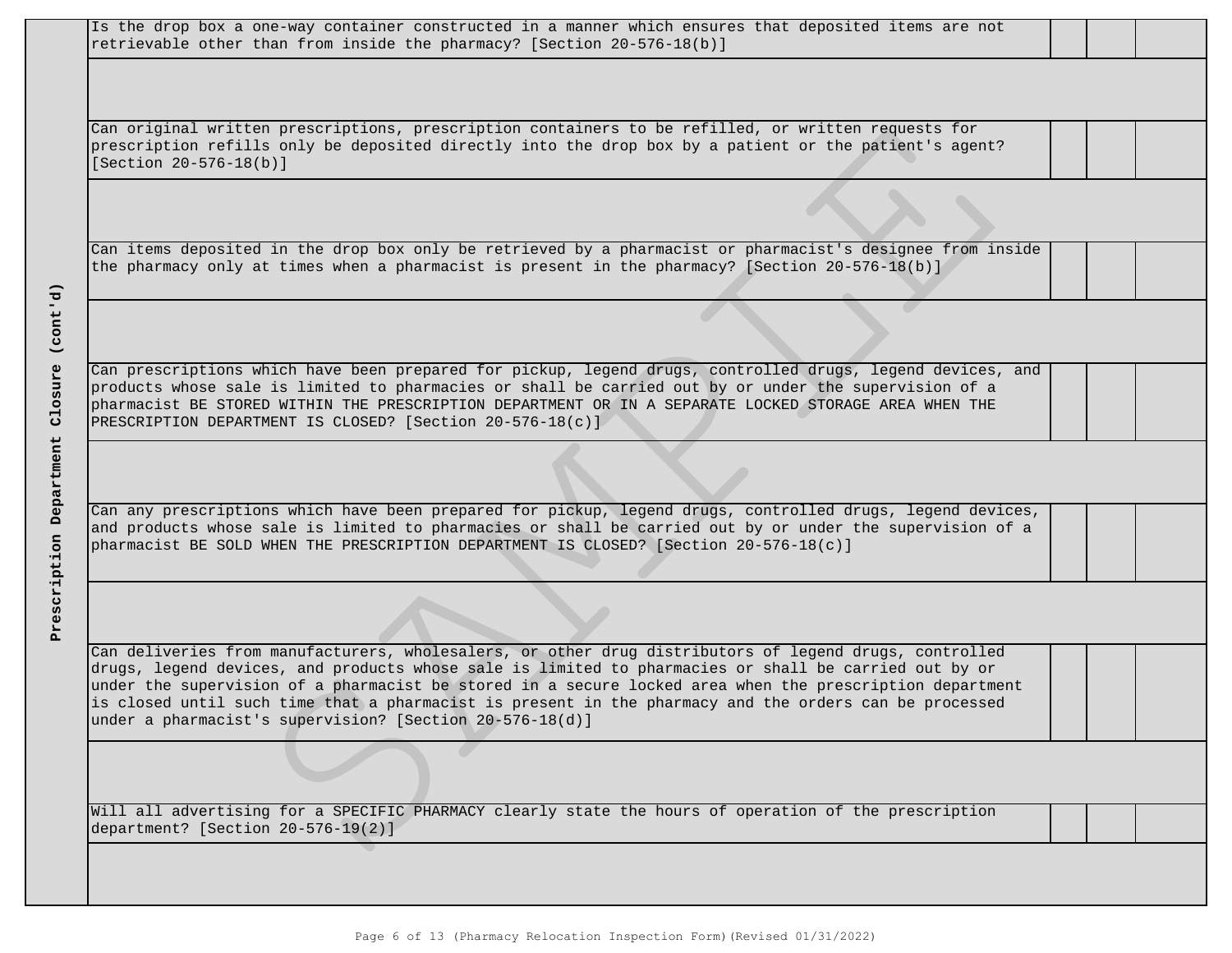| Rx Dept.<br>Closure<br>(cont'd) | Will all advertising containing MULTIPLE LISTINGS OF SPECIFIC PHARMACIES contain the statement "The<br>services of a pharmacist may not be available at all times when stores are open" in lieu of stating the<br>hours of operation of each pharmacy's prescription department? [Section 20-576-19(3)] |  |
|---------------------------------|---------------------------------------------------------------------------------------------------------------------------------------------------------------------------------------------------------------------------------------------------------------------------------------------------------|--|
|                                 | Will Schedule II controlled drug stock be relocated from the current licensed pharmacy premises to the new<br>licensed pharmacy premises?                                                                                                                                                               |  |
|                                 | Who will secure the Schedule II controlled drug stock when such drugs are relocated from the current licensed pharmacy<br>premises to the new licensed pharmacy premises?                                                                                                                               |  |
|                                 |                                                                                                                                                                                                                                                                                                         |  |
|                                 | How will the pharmacy store Schedule II controlled drug stock at the new licensed pharmacy premises?                                                                                                                                                                                                    |  |
|                                 | In an approved safe                                                                                                                                                                                                                                                                                     |  |
|                                 | In an approved vault                                                                                                                                                                                                                                                                                    |  |
|                                 | Other                                                                                                                                                                                                                                                                                                   |  |
|                                 | Will Schedule III, IV, V controlled drug stock be relocated from the current licensed pharmacy premises to<br>the new licensed pharmacy premises?                                                                                                                                                       |  |
|                                 |                                                                                                                                                                                                                                                                                                         |  |
|                                 | Who will secure the Schedule III, IV, V controlled drug stock when such drugs are relocated from the current licensed                                                                                                                                                                                   |  |
|                                 | pharmacy premises to the new licensed pharmacy premises?                                                                                                                                                                                                                                                |  |
|                                 |                                                                                                                                                                                                                                                                                                         |  |
|                                 | How will the pharmacy store Schedules III, IV, V controlled drug stock at the new licensed pharmacy premises?                                                                                                                                                                                           |  |
|                                 | Schedules III, IV, and V controlled drug stock will be dispersed throughout stock within the pharmacy<br>prescription compounding area with the provision that the requirements of Section 21a-262-2(b) are                                                                                             |  |
|                                 | complied with and a loss, theft, or diversion of any controlled drug stock in any schedule has not                                                                                                                                                                                                      |  |
|                                 | occurred. [Section 21a-262-5(b)]                                                                                                                                                                                                                                                                        |  |
|                                 | Schedules III, IV, and V controlled drug stock will be stored in an approved safe. [Section 21a-262-5(b)]                                                                                                                                                                                               |  |
|                                 | Schedules III, IV, and V controlled drug stock will be stored in an approved safe per the Drug Control<br>Division. [Section 21a-262-2(f)]                                                                                                                                                              |  |
|                                 | Schedules III, IV, and V controlled drug stock will be stored in a substantially constructed locked metal                                                                                                                                                                                               |  |
|                                 | or wood cabinet. [Section 21a-262-5(b)]                                                                                                                                                                                                                                                                 |  |
|                                 | Other                                                                                                                                                                                                                                                                                                   |  |
|                                 | Did the pharmacy contact the Drug Enforcement Administration with respect to relocating the pharmacy's<br>licensed pharmacy premises from its current location to its new location?                                                                                                                     |  |
|                                 |                                                                                                                                                                                                                                                                                                         |  |
|                                 | Did the pharmacy obtain a new safe for the storage of controlled drug stock at the new licensed pharmacy<br>premises?                                                                                                                                                                                   |  |

Page 7 of 13 (Pharmacy Relocation Inspection Form)(Revised 01/31/2022)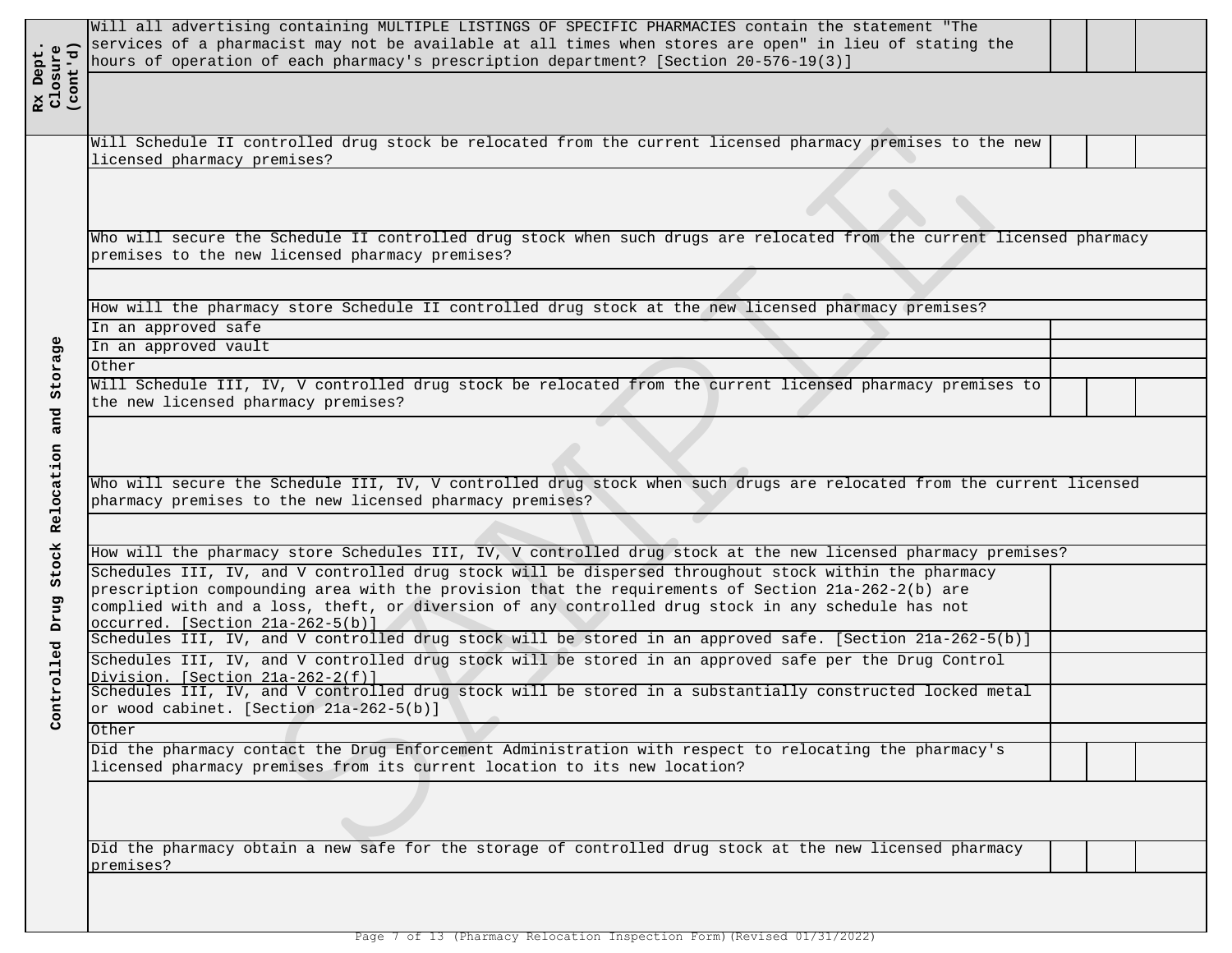| Is the pharmacy's new safe for the storage of controlled drug stock equipped with a day lock?              |  |
|------------------------------------------------------------------------------------------------------------|--|
|                                                                                                            |  |
|                                                                                                            |  |
|                                                                                                            |  |
| Does the pharmacy's new safe for the storage of controlled drug stock have a minimum of a "B" burglary     |  |
| rate? [Section 21a-262-1(f)(1)]                                                                            |  |
|                                                                                                            |  |
|                                                                                                            |  |
|                                                                                                            |  |
| Is the pharmacy's new safe for the storage of controlled drug stock equipped with a re-locking device?     |  |
| [Section $21a-262-1(f)(2)$ ]                                                                               |  |
|                                                                                                            |  |
|                                                                                                            |  |
|                                                                                                            |  |
| Does the pharmacy's new safe for the storage of controlled drug stock weigh at least 750 pounds or is such |  |
| safe rendered immobile by being securely anchored to a permanent structure of the building? [Section 21a-  |  |
| $262 - 1(f)(3)$ ]                                                                                          |  |
|                                                                                                            |  |
|                                                                                                            |  |
|                                                                                                            |  |
| Does the pharmacy's new safe for the storage of controlled drug stock have adequate interior space to      |  |
| store all controlled drugs required to be kept within the safe? [Section 21a-262-1(f)(4)]                  |  |
|                                                                                                            |  |
|                                                                                                            |  |
|                                                                                                            |  |
| Does the pharmacy's new safe for the storage of controlled drug stock have any unused anchor holes?        |  |
|                                                                                                            |  |
|                                                                                                            |  |
|                                                                                                            |  |
|                                                                                                            |  |
| Did the pharmacy secure the unused anchor holes with carriage bolts, concrete anchoring adhesive, cement   |  |
| epoxy, or an equivalent?                                                                                   |  |
|                                                                                                            |  |
|                                                                                                            |  |
|                                                                                                            |  |
| Safe Manufacturer's Name                                                                                   |  |
| Safe's Model Number                                                                                        |  |
| Safe's Serial Number                                                                                       |  |
| Does the prescription label contain the NAME OF THE DISPENSER? [Section 21a-109]                           |  |
|                                                                                                            |  |
|                                                                                                            |  |
|                                                                                                            |  |
| Does the label contain the NAME OF THE PHARMACY when the pharmacist sells or dispenses ANY CONTROLLED      |  |
| DRUG on prescription? [Section 21a-256(b)]                                                                 |  |
|                                                                                                            |  |
|                                                                                                            |  |
|                                                                                                            |  |
|                                                                                                            |  |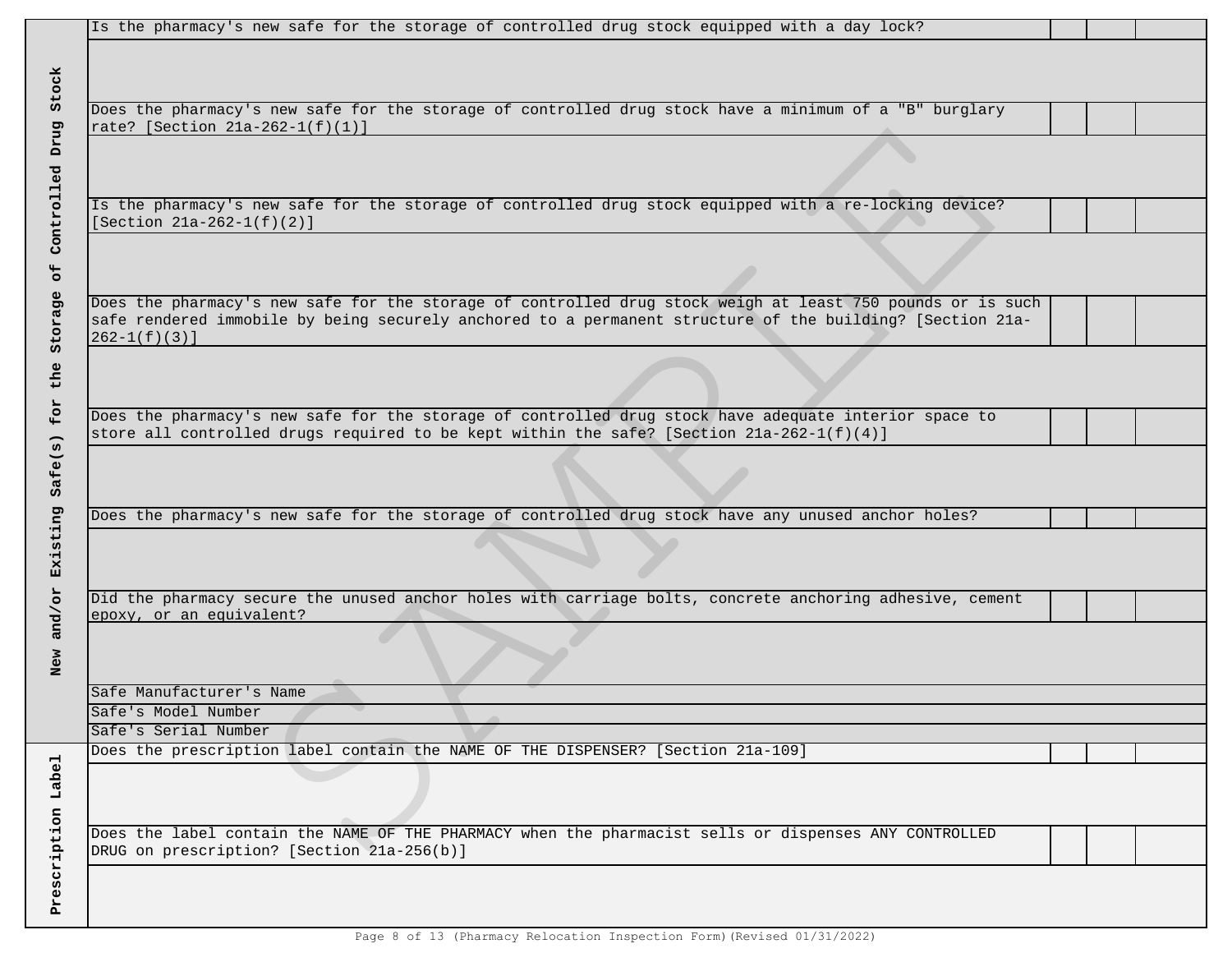|                                | Does the prescription label contain the PLACE OF BUSINESS OF THE DISPENSER? [Section 21a-109]                                                                                                                 |
|--------------------------------|---------------------------------------------------------------------------------------------------------------------------------------------------------------------------------------------------------------|
|                                |                                                                                                                                                                                                               |
| Prescription Label<br>(cont'd) |                                                                                                                                                                                                               |
|                                | Does the label contain the ADDRESS OF THE PHARMACY when the pharmacist sells or dispenses ANY CONTROLLED                                                                                                      |
|                                | DRUG on prescription? [Section 21a-256(b)]                                                                                                                                                                    |
|                                |                                                                                                                                                                                                               |
|                                |                                                                                                                                                                                                               |
|                                | Is the pharmacy's pharmacy license conspicuously posted within the pharmacy? [Section 20-609(a)]                                                                                                              |
|                                |                                                                                                                                                                                                               |
|                                |                                                                                                                                                                                                               |
|                                |                                                                                                                                                                                                               |
|                                | Is the name of the pharmacist manager conspicuously posted within the prescription department of the<br>pharmacy or in immediate proximity to it? [Section 20-576-21]                                         |
|                                |                                                                                                                                                                                                               |
|                                |                                                                                                                                                                                                               |
|                                |                                                                                                                                                                                                               |
|                                | Is the pharmacist manager's name displayed in a location and in a manner so as to be clearly and readily<br>identifiable to patients and customers? [Section 20-576-21]                                       |
|                                |                                                                                                                                                                                                               |
|                                |                                                                                                                                                                                                               |
|                                | Is there a sign posted in a location easily seen by patrons at the counter where prescriptions are                                                                                                            |
| Signage                        | dispensed stating that "THIS PHARMACY MAY BE ABLE TO SUBSTITUTE A LESS EXPENSIVE DRUG PRODUCT OR                                                                                                              |
|                                | INTERCHANGEABLE BIOLOGICAL PRODUCT WHICH IS THERAPEUTICALLY EQUIVALENT TO THE ONE PRESCRIBED BY YOUR                                                                                                          |
|                                | DOCTOR UNLESS YOU DO NOT APPROVE?" [Section 20-619(g)]                                                                                                                                                        |
| Pharmacy                       |                                                                                                                                                                                                               |
|                                |                                                                                                                                                                                                               |
|                                | Is the sign stating that "THIS PHARMACY MAY BE ABLE TO SUBSTITUTE A LESS EXPENSIVE DRUG PRODUCT OR                                                                                                            |
|                                | INTERCHANGEABLE BIOLOGICAL PRODUCT WHICH IS THERAPEUTICALLY EQUIVALENT TO THE ONE PRESCRIBED BY YOUR<br>DOCTOR UNLESS YOU DO NOT APPROVE" printed in block letters not less than one inch in height? [Section |
|                                | $20 - 619(g)$ ]                                                                                                                                                                                               |
|                                |                                                                                                                                                                                                               |
|                                |                                                                                                                                                                                                               |
|                                | Is a sign displayed concerning the REPORTING OF PRESCRIPTION ERRORS in a CONSPICUOUS LOCATION visible to                                                                                                      |
|                                | consumers of prescription drugs? [Section 20-635(b)]                                                                                                                                                          |
|                                |                                                                                                                                                                                                               |
|                                |                                                                                                                                                                                                               |
|                                |                                                                                                                                                                                                               |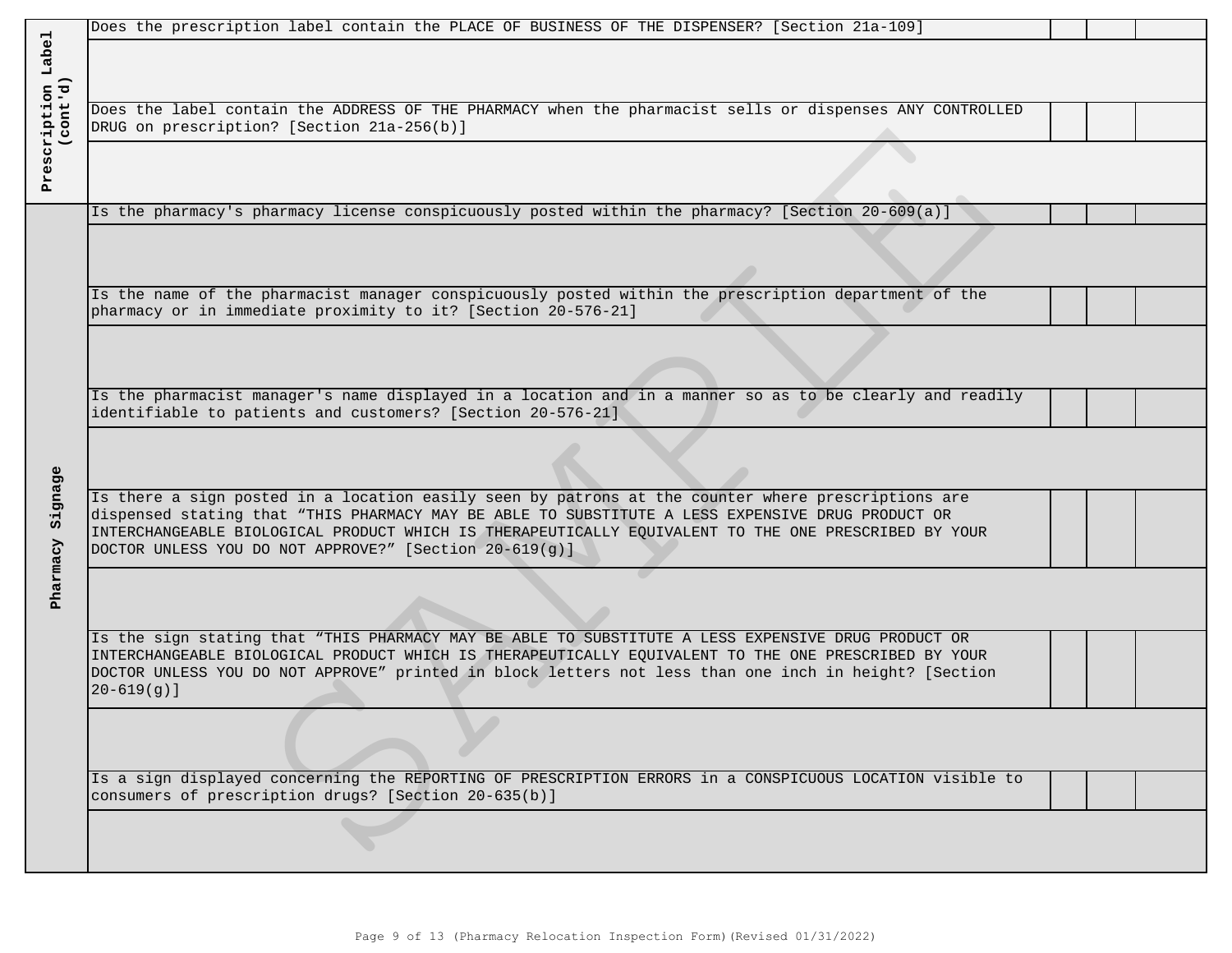|                                                  | Does the sign concerning the REPORTING OF PRESCRIPTION ERRORS measure a MINIMUM of EIGHT INCHES in HEIGHT<br>and TEN INCHES in LENGTH? [Section 20-635(b)]                                                                                                                                                                                                                |  |
|--------------------------------------------------|---------------------------------------------------------------------------------------------------------------------------------------------------------------------------------------------------------------------------------------------------------------------------------------------------------------------------------------------------------------------------|--|
| (cont'd)                                         |                                                                                                                                                                                                                                                                                                                                                                           |  |
|                                                  | Does the sign concerning the REPORTING OF PRESCRIPTION ERRORS have LETTERING IN A SIZE AND STYLE that<br>allows such sign to be READ WITHOUT DIFFICULTY by consumers standing at the pharmacy prescription<br>department distribution counter? [Section 20-635(b)]                                                                                                        |  |
| Signage                                          |                                                                                                                                                                                                                                                                                                                                                                           |  |
| Pharmacy                                         | Does the sign concerning the REPORTING OF PRESCRIPTION ERRORS BEAR "If you have a concern that an error<br>may have occurred in the dispensing of your prescription you may contact the Department of Consumer<br>Protection, Drug Control Division, by calling 1-800-842-2649?" [Section 20-635(b)]                                                                      |  |
|                                                  |                                                                                                                                                                                                                                                                                                                                                                           |  |
|                                                  | Does the pharmacy include "If you have a concern that an error may have occurred in the dispensing of your<br>prescription you may contact the Department of Consumer Protection, Drug Control Division, by calling 1-<br>800-842-2649" PRINTED ON THE RECEIPT OR IN THE BAG OR OTHER SIMILAR PACKAGING in which the prescription is<br>contained? [Section $20-635(c)$ ] |  |
| Assurance                                        |                                                                                                                                                                                                                                                                                                                                                                           |  |
| Quality                                          | Is "If you have a concern that an error may have occurred in the dispensing of your prescription you may<br>contact the Department of Consumer Protection, Drug Control Division, by calling 1-800-842-2649" PRINTED<br>IN A SIZE AND STYLE that allows such statement to be READ WITHOUT DIFFICULTY by consumers? [Section 20-<br>$635(c)$ ]                             |  |
|                                                  |                                                                                                                                                                                                                                                                                                                                                                           |  |
|                                                  | Will an automated dispensing system be relocated from the current licensed pharmacy premises to the new<br>licensed pharmacy premises?                                                                                                                                                                                                                                    |  |
| <b>Dispensing</b><br>Automated<br>ã<br>نِ<br>Sys |                                                                                                                                                                                                                                                                                                                                                                           |  |
|                                                  |                                                                                                                                                                                                                                                                                                                                                                           |  |
|                                                  |                                                                                                                                                                                                                                                                                                                                                                           |  |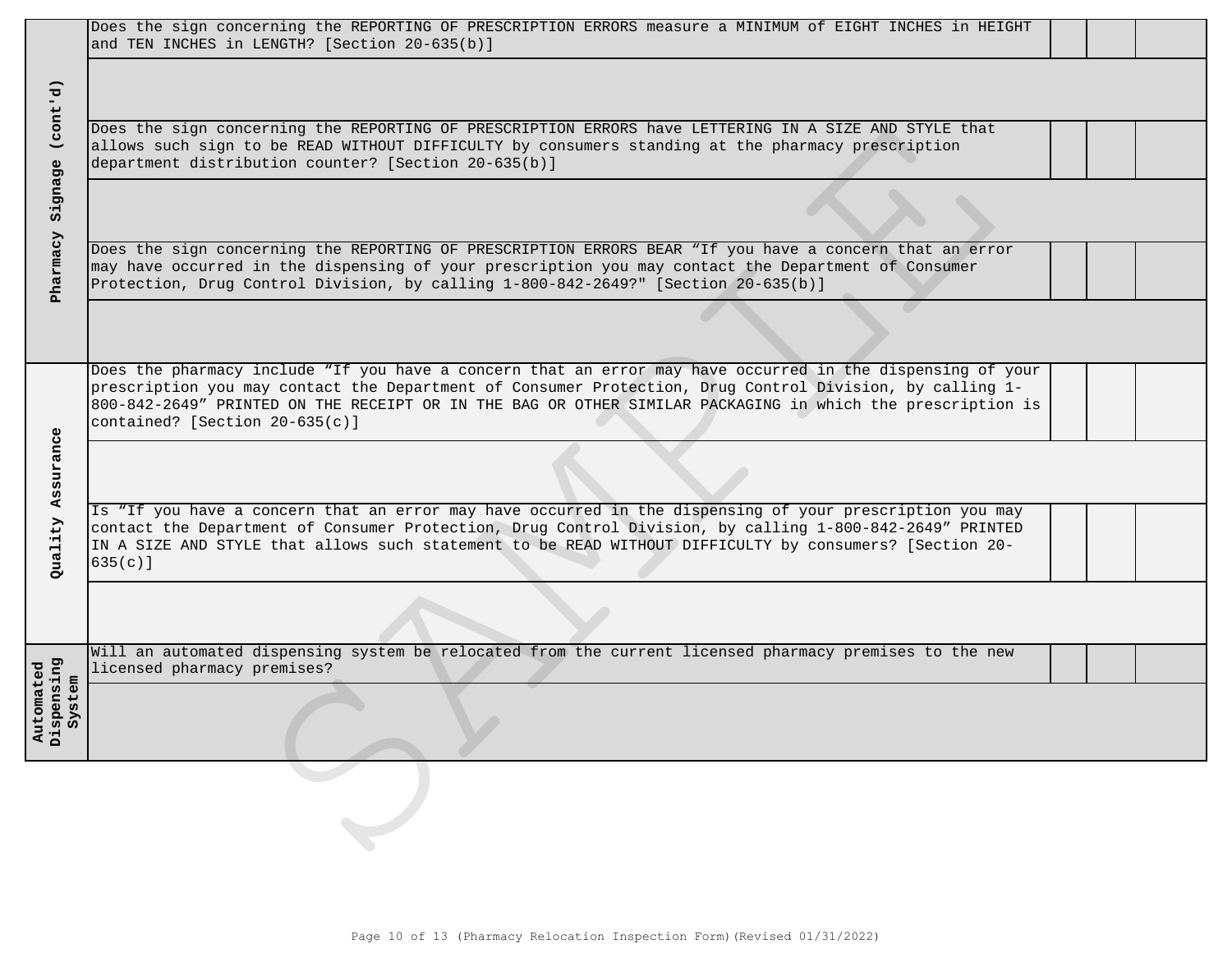| Who will relocate the automated dispensing system from the current licensed pharmacy premises to the new<br>licensed pharmacy premises? |
|-----------------------------------------------------------------------------------------------------------------------------------------|
|                                                                                                                                         |
|                                                                                                                                         |
|                                                                                                                                         |
| Will the "cassettes" within the automated dispensing system remain within such system when such system is                               |
| relocated from the current licensed pharmacy premises to the new licensed pharmacy premises?                                            |
|                                                                                                                                         |
|                                                                                                                                         |
|                                                                                                                                         |
|                                                                                                                                         |
| Will the "cassettes" that remain within the automated dispensing system be absent of drugs when such                                    |
| system is relocated from the current licensed pharmacy premises to the new licensed pharmacy premises?                                  |
|                                                                                                                                         |
|                                                                                                                                         |
|                                                                                                                                         |
|                                                                                                                                         |
| Who will secure the drugs removed from the "cassettes" that remain within the automated dispensing system?                              |
|                                                                                                                                         |
|                                                                                                                                         |
|                                                                                                                                         |
|                                                                                                                                         |
| Who will secure the drugs removed from the "cassettes" that remain within the automated dispensing system                               |
| when such drugs are relocated from the current licensed pharmacy premises to the new licensed pharmacy                                  |
| premises?                                                                                                                               |
|                                                                                                                                         |
|                                                                                                                                         |
|                                                                                                                                         |
| Who will load the drugs removed from the "cassettes" that remain within the automated dispensing system                                 |
| upon installation of the automated dispensing system at the new licensed pharmacy premises?                                             |
|                                                                                                                                         |
|                                                                                                                                         |
|                                                                                                                                         |
|                                                                                                                                         |
| Who will remove the "cassettes" with drugs from the automated dispensing system?                                                        |
|                                                                                                                                         |
|                                                                                                                                         |
|                                                                                                                                         |
| Who will secure the "cassettes" with drugs removed from the automated dispensing system when such system                                |
| is relocated from the current licensed pharmacy premises to the new licensed pharmacy premises?                                         |
|                                                                                                                                         |
|                                                                                                                                         |
|                                                                                                                                         |
|                                                                                                                                         |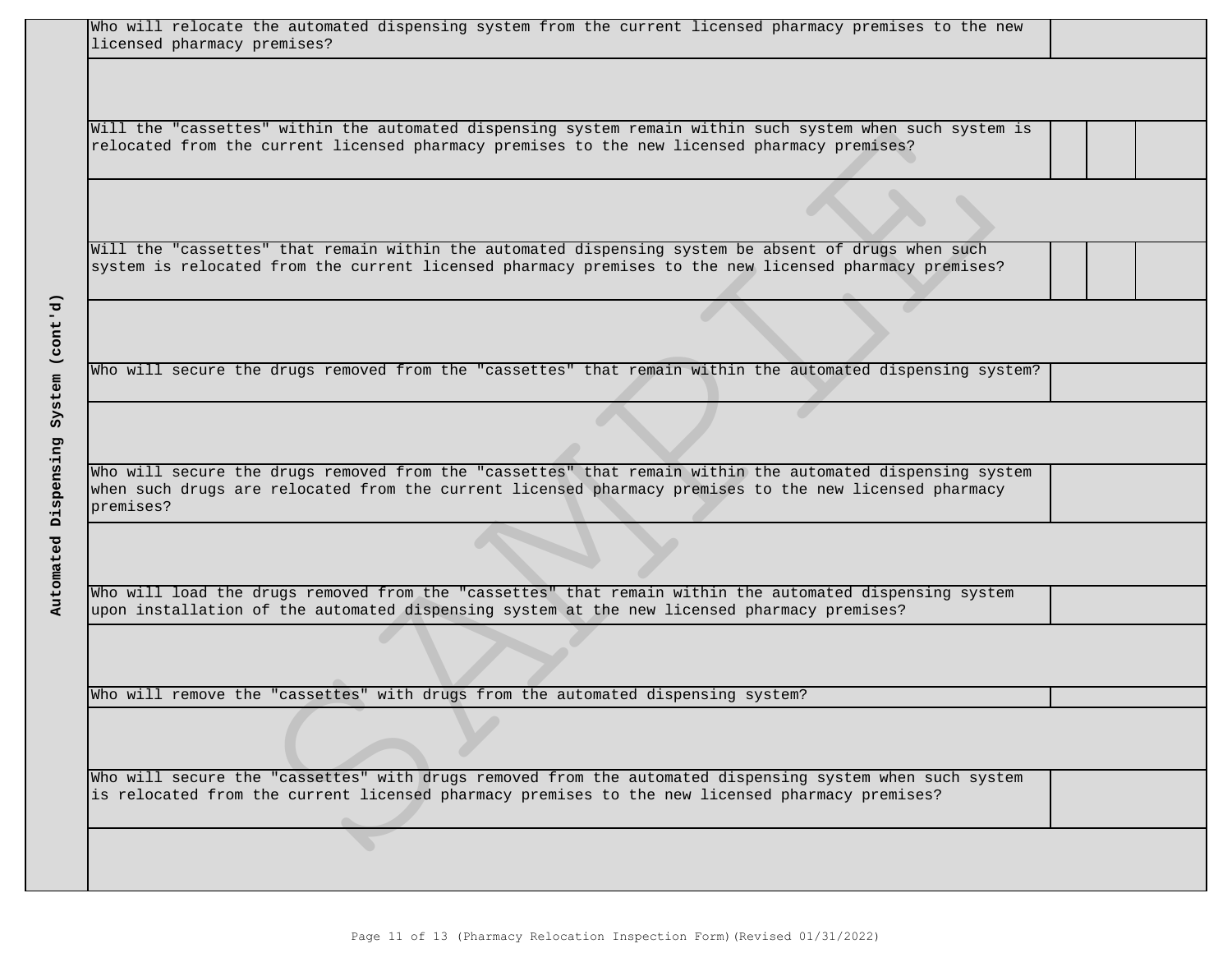| Who will secure the "cassettes" with drugs removed from the automated dispensing system when such<br>"cassettes" are relocated from the current licensed pharmacy premises to the new licensed pharmacy<br>premises? |            |     |         |
|----------------------------------------------------------------------------------------------------------------------------------------------------------------------------------------------------------------------|------------|-----|---------|
| Who will load the "cassettes" with drugs in the automated dispensing system upon installation of such<br>system at the new licensed pharmacy premises?                                                               |            |     |         |
|                                                                                                                                                                                                                      |            |     |         |
| Will the automated dispensing system be cleaned upon installation at the new licensed pharmacy premises?                                                                                                             |            |     |         |
|                                                                                                                                                                                                                      |            |     |         |
| Will the automated dispensing system be calibrated upon installation at the new licensed pharmacy<br>premises?                                                                                                       |            |     |         |
|                                                                                                                                                                                                                      |            |     |         |
| Previous Licensed Pharmacy Premises                                                                                                                                                                                  | <b>Yes</b> | No. | Advised |
| Is the previous licensed pharmacy premises absent of non-legend drug stock?                                                                                                                                          |            |     |         |
|                                                                                                                                                                                                                      |            |     |         |
| Is the previous licensed pharmacy premises absent of legend non-controlled drug stock?                                                                                                                               |            |     |         |
|                                                                                                                                                                                                                      |            |     |         |
|                                                                                                                                                                                                                      |            |     |         |
| Is the previous licensed pharmacy premises absent of legend controlled drug stock?                                                                                                                                   |            |     |         |
|                                                                                                                                                                                                                      |            |     |         |
| Is the previous licensed pharmacy premises absent of prescription records?                                                                                                                                           |            |     |         |
|                                                                                                                                                                                                                      |            |     |         |
| Did the pharmacy post a notice on the window or door of the previous licensed pharmacy premises that the<br>pharmacy's complete prescription records are available at the new licensed pharmacy premises?            |            |     |         |